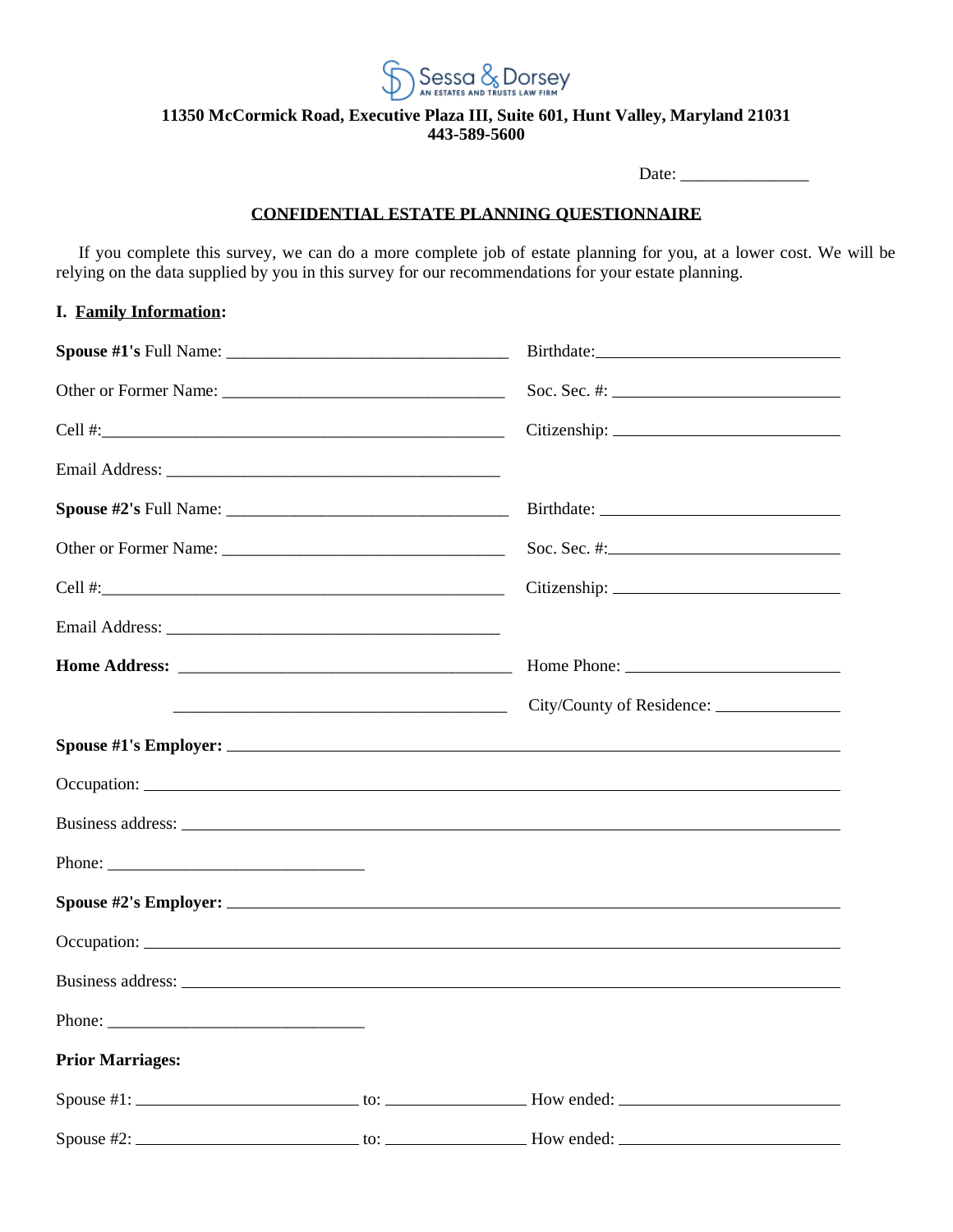| <b>CHILDREN*</b>                                                                                   | Birthdate | <b>Marital Status</b> | No. and Ages of Children |  |  |  |
|----------------------------------------------------------------------------------------------------|-----------|-----------------------|--------------------------|--|--|--|
|                                                                                                    |           |                       |                          |  |  |  |
|                                                                                                    |           |                       |                          |  |  |  |
|                                                                                                    |           |                       |                          |  |  |  |
|                                                                                                    |           |                       |                          |  |  |  |
|                                                                                                    |           |                       |                          |  |  |  |
|                                                                                                    |           |                       |                          |  |  |  |
|                                                                                                    |           |                       |                          |  |  |  |
| * Indicate parent if by prior marriage, or if adopted or stepchild.                                |           |                       |                          |  |  |  |
| <b>OTHER DEPENDENTS:</b> Or those for whom you might someday provide funds, such as aging parents. |           |                       |                          |  |  |  |
| <b>NAME</b>                                                                                        | Birthdate | <b>Marital Status</b> | Relationship to you      |  |  |  |
|                                                                                                    |           |                       |                          |  |  |  |
|                                                                                                    |           |                       |                          |  |  |  |
|                                                                                                    |           |                       |                          |  |  |  |

NOTE: Indicate special needs, health problems, etc. of any children or other dependents.

**II. Financial Information:** Fill in the blanks below with the values of the assets listed. If the property is encumbered by a mortgage or lien, note the gross value and then, in parenthesis, the amount of the encumbrance. WARNING: IF DATA SUPPLIED HEREIN IS INACCURATE OR INCOMPLETE, OUR RECOMMENDATIONS BASED ON THE DATA MAY BE INAPPROPRIATE.

|                                    | Spouse $#1$ | Spouse $#2$ | Joint |
|------------------------------------|-------------|-------------|-------|
| Salary                             |             |             |       |
| Approximate Annual Interest Income |             |             |       |
| Approximate Annual Dividend Income |             |             |       |
| Net Real Estate Income             |             |             |       |
| Partnership Income                 |             |             |       |
| Social Security Income             |             |             |       |
| TO'<br>TAL ANNUAL INCOME           |             |             |       |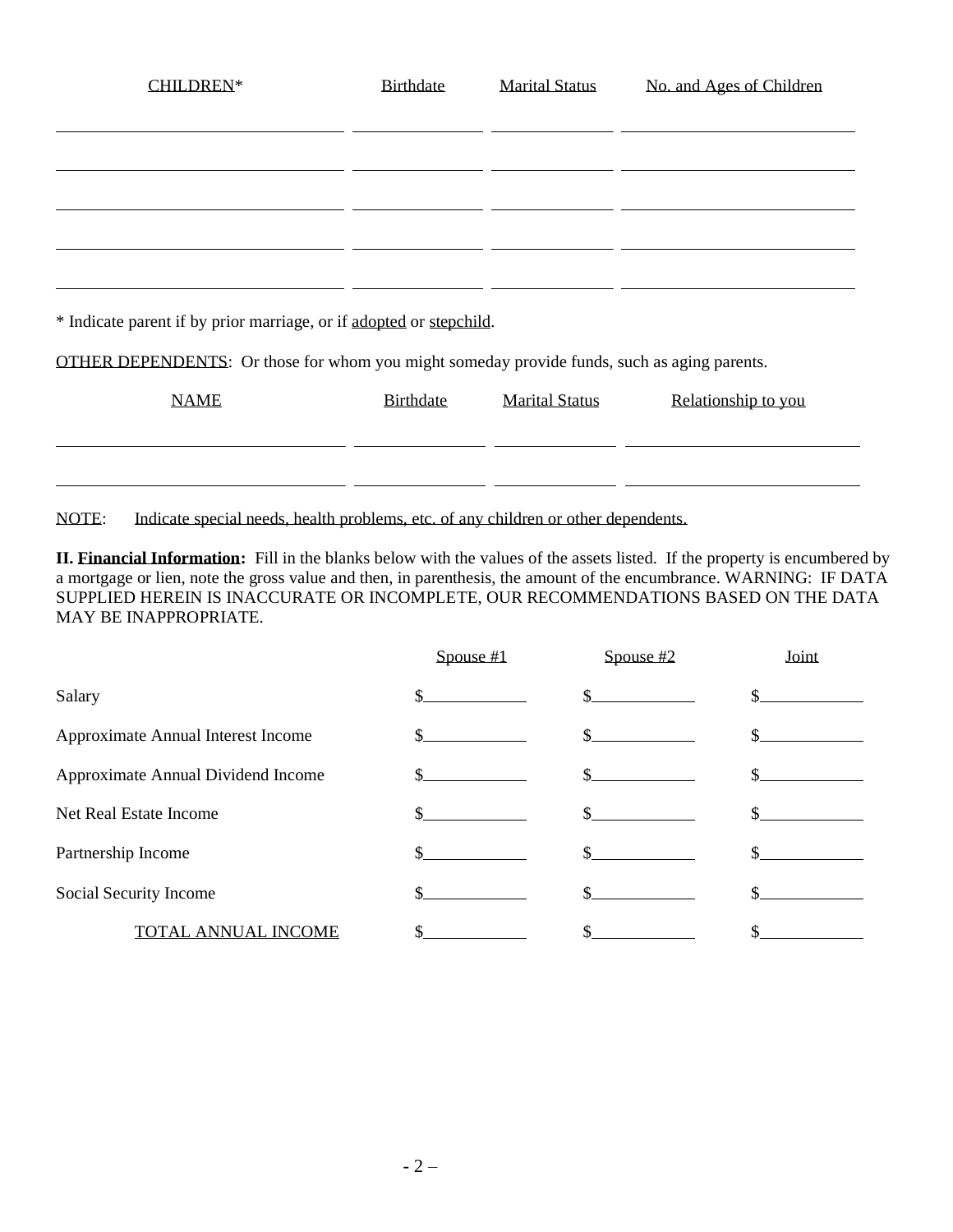| PERSONAL-USE ASSETS:                                              | Spouse $#1$                                                                                                                                                                                                                                                                                                                                                                  | Spouse $#2$                                                                                                                                            | Joint                                              |
|-------------------------------------------------------------------|------------------------------------------------------------------------------------------------------------------------------------------------------------------------------------------------------------------------------------------------------------------------------------------------------------------------------------------------------------------------------|--------------------------------------------------------------------------------------------------------------------------------------------------------|----------------------------------------------------|
| <b>Checking Accounts</b>                                          | S                                                                                                                                                                                                                                                                                                                                                                            | $S_{-}$                                                                                                                                                | $\mathbb{S}$                                       |
| <b>Savings Accounts</b>                                           | S.                                                                                                                                                                                                                                                                                                                                                                           | \$                                                                                                                                                     | $\mathcal{S}_{-}$                                  |
| Residence (Fair Market Value)                                     |                                                                                                                                                                                                                                                                                                                                                                              |                                                                                                                                                        | $\mathbb{S}$                                       |
|                                                                   |                                                                                                                                                                                                                                                                                                                                                                              |                                                                                                                                                        |                                                    |
| Vacation Property (Fair Market Value)                             | $\frac{\S_{\frac{1}{2}}}{\S_{\frac{1}{2}}}{\S_{\frac{1}{2}}}{\S_{\frac{1}{2}}}{\S_{\frac{1}{2}}}{\S_{\frac{1}{2}}}{\S_{\frac{1}{2}}}{\S_{\frac{1}{2}}}{\S_{\frac{1}{2}}}{\S_{\frac{1}{2}}}{\S_{\frac{1}{2}}}{\S_{\frac{1}{2}}}{\S_{\frac{1}{2}}}{\S_{\frac{1}{2}}}{\S_{\frac{1}{2}}}{\S_{\frac{1}{2}}}{\S_{\frac{1}{2}}}{\S_{\frac{1}{2}}}{\S_{\frac{1}{2}}}{\S_{\frac{1}{2$ | $\frac{1}{2}$                                                                                                                                          | $\frac{\text{S}}{\text{S}}$                        |
|                                                                   |                                                                                                                                                                                                                                                                                                                                                                              |                                                                                                                                                        |                                                    |
| <b>Household Furnishings</b>                                      | $S_{-}$                                                                                                                                                                                                                                                                                                                                                                      |                                                                                                                                                        | $S_{-}$                                            |
| Valuables (jewelry, gold, collectibles)                           |                                                                                                                                                                                                                                                                                                                                                                              |                                                                                                                                                        | $\mathbb{S}^-$                                     |
| Automobiles, boats, etc.                                          | $\frac{1}{2}$                                                                                                                                                                                                                                                                                                                                                                |                                                                                                                                                        | \$                                                 |
| <b>INVESTMENT ASSETS:</b>                                         |                                                                                                                                                                                                                                                                                                                                                                              |                                                                                                                                                        |                                                    |
| Certificates of Deposit                                           | \$.                                                                                                                                                                                                                                                                                                                                                                          | $\frac{1}{2}$                                                                                                                                          | $S_{-}$                                            |
| <b>U.S. Savings Bonds</b>                                         |                                                                                                                                                                                                                                                                                                                                                                              | \$                                                                                                                                                     | $\mathbb{S}$                                       |
| <b>Money Markets</b>                                              |                                                                                                                                                                                                                                                                                                                                                                              |                                                                                                                                                        | $S_{-}$                                            |
| Notes Due to You                                                  |                                                                                                                                                                                                                                                                                                                                                                              |                                                                                                                                                        |                                                    |
| Bonds (specify type)                                              |                                                                                                                                                                                                                                                                                                                                                                              | $\label{eq:2} \begin{split} \mathcal{L}_{\text{max}}(\mathcal{L}_{\text{max}}) = \mathcal{L}_{\text{max}}(\mathcal{L}_{\text{max}}) \end{split}$<br>\$ | <u> 1999 - Jan Barton, p</u><br>$S_{-}$            |
| <b>Stocks</b>                                                     | \$                                                                                                                                                                                                                                                                                                                                                                           | S                                                                                                                                                      | \$                                                 |
| <b>Mutual Funds</b>                                               | \$                                                                                                                                                                                                                                                                                                                                                                           | $\mathcal{S}_{-}$                                                                                                                                      | $\mathcal{S}_{-}$                                  |
| <b>Other Real Estate Investments</b><br>(ground rents, mortgages) | \$.                                                                                                                                                                                                                                                                                                                                                                          |                                                                                                                                                        |                                                    |
| <b>Traditional Individual Retirement Accounts</b>                 | \$                                                                                                                                                                                                                                                                                                                                                                           |                                                                                                                                                        | $\mathcal{L}_{-}$<br><u> 1999 - Jan Barnett, p</u> |
|                                                                   |                                                                                                                                                                                                                                                                                                                                                                              |                                                                                                                                                        |                                                    |
|                                                                   |                                                                                                                                                                                                                                                                                                                                                                              |                                                                                                                                                        |                                                    |
| Roth Individual Retirement Accounts                               | $S_{-}$                                                                                                                                                                                                                                                                                                                                                                      | $\frac{\text{S}}{\text{S}}$                                                                                                                            | $\mathcal{S}_{-}$                                  |
|                                                                   |                                                                                                                                                                                                                                                                                                                                                                              |                                                                                                                                                        |                                                    |
|                                                                   |                                                                                                                                                                                                                                                                                                                                                                              |                                                                                                                                                        |                                                    |
| Deferred Compensation Plans (401K, Keogh)                         | $\frac{1}{2}$                                                                                                                                                                                                                                                                                                                                                                | $\frac{\sqrt{2}}{2}$                                                                                                                                   |                                                    |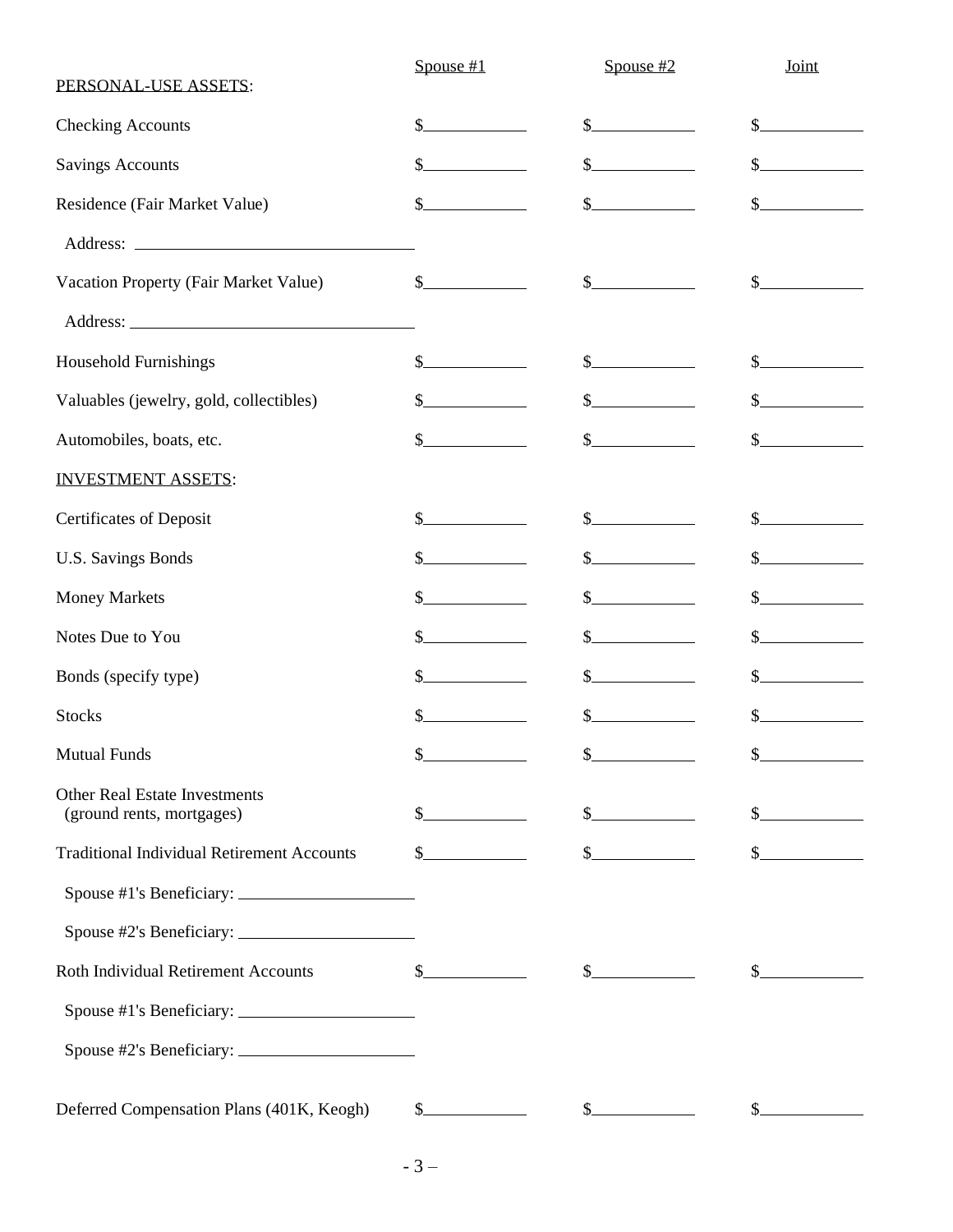|                                                                                              | Spouse $#1$                                                                                                                                                                                                                                                                                                                                                                  | Spouse $#2$                            | Joint         |  |
|----------------------------------------------------------------------------------------------|------------------------------------------------------------------------------------------------------------------------------------------------------------------------------------------------------------------------------------------------------------------------------------------------------------------------------------------------------------------------------|----------------------------------------|---------------|--|
|                                                                                              |                                                                                                                                                                                                                                                                                                                                                                              |                                        |               |  |
|                                                                                              |                                                                                                                                                                                                                                                                                                                                                                              |                                        |               |  |
| Corporate Retirement Plans (vested amount)                                                   | $\frac{\S_{\frac{1}{2}}}{\S_{\frac{1}{2}}}{\S_{\frac{1}{2}}}{\S_{\frac{1}{2}}}{\S_{\frac{1}{2}}}{\S_{\frac{1}{2}}}{\S_{\frac{1}{2}}}{\S_{\frac{1}{2}}}{\S_{\frac{1}{2}}}{\S_{\frac{1}{2}}}{\S_{\frac{1}{2}}}{\S_{\frac{1}{2}}}{\S_{\frac{1}{2}}}{\S_{\frac{1}{2}}}{\S_{\frac{1}{2}}}{\S_{\frac{1}{2}}}{\S_{\frac{1}{2}}}{\S_{\frac{1}{2}}}{\S_{\frac{1}{2}}}{\S_{\frac{1}{2$ | $\mathbb{S}^-$                         |               |  |
|                                                                                              |                                                                                                                                                                                                                                                                                                                                                                              |                                        |               |  |
|                                                                                              |                                                                                                                                                                                                                                                                                                                                                                              |                                        |               |  |
| Annuities                                                                                    |                                                                                                                                                                                                                                                                                                                                                                              |                                        |               |  |
| <b>Business Interests</b>                                                                    |                                                                                                                                                                                                                                                                                                                                                                              |                                        |               |  |
| Other (Specify):                                                                             |                                                                                                                                                                                                                                                                                                                                                                              |                                        |               |  |
|                                                                                              |                                                                                                                                                                                                                                                                                                                                                                              |                                        |               |  |
| <b>TOTAL ASSETS</b>                                                                          |                                                                                                                                                                                                                                                                                                                                                                              |                                        |               |  |
| <b>LIABILITIES</b>                                                                           |                                                                                                                                                                                                                                                                                                                                                                              |                                        |               |  |
| <b>Mortgages Outstanding</b>                                                                 |                                                                                                                                                                                                                                                                                                                                                                              |                                        |               |  |
| Car Loans                                                                                    |                                                                                                                                                                                                                                                                                                                                                                              |                                        |               |  |
| Long-Term Liabilities<br>(other than mortgages, e.g., Note Payable)                          |                                                                                                                                                                                                                                                                                                                                                                              |                                        | S.            |  |
| <b>TOTAL LIABILITIES</b>                                                                     |                                                                                                                                                                                                                                                                                                                                                                              |                                        |               |  |
| <b>TOTAL NET WORTH</b>                                                                       |                                                                                                                                                                                                                                                                                                                                                                              |                                        |               |  |
| NET LIFE INSURANCE PROCEEDS                                                                  | $\overline{\mathbb{S}}$                                                                                                                                                                                                                                                                                                                                                      | \$                                     | ሖ             |  |
| <b>ESTIMATED GROSS ESTATE</b>                                                                | $\mathbb{S}^-$<br><u> 1990 - Jan Barnett, politik e</u>                                                                                                                                                                                                                                                                                                                      | S<br><u>and the state of the state</u> | $\frac{1}{2}$ |  |
| <b>III. Business Interests:</b>                                                              |                                                                                                                                                                                                                                                                                                                                                                              |                                        |               |  |
| Name of Business: Name of Business:                                                          |                                                                                                                                                                                                                                                                                                                                                                              |                                        |               |  |
|                                                                                              |                                                                                                                                                                                                                                                                                                                                                                              |                                        |               |  |
| Operated as:<br>Sole Proprietorship<br>Corporation<br>$\begin{tabular}{c} LLC \end{tabular}$ | Sub-Chapter S. Corp.                                                                                                                                                                                                                                                                                                                                                         |                                        |               |  |
| What do you want to happen to your business interest when you die?                           |                                                                                                                                                                                                                                                                                                                                                                              |                                        |               |  |
| Sold to party other than that business                                                       |                                                                                                                                                                                                                                                                                                                                                                              |                                        |               |  |
| Liquidated by that business                                                                  |                                                                                                                                                                                                                                                                                                                                                                              | Retained ________                      |               |  |
|                                                                                              |                                                                                                                                                                                                                                                                                                                                                                              |                                        |               |  |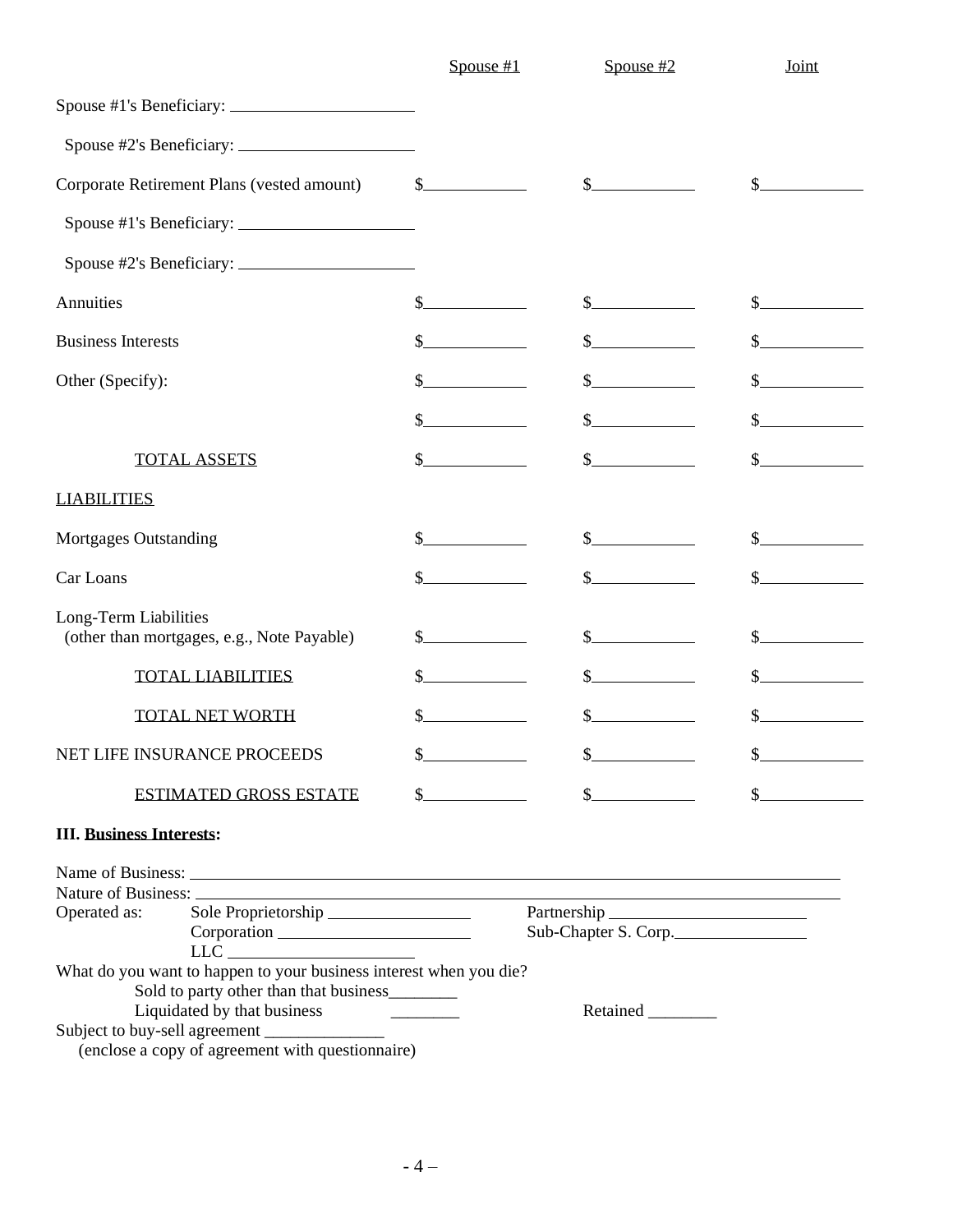## **IV. Life Insurance:**

Policies owned by Spouse #1 on Spouse #1's life

| Company | Policy No.                                      | <b>Face Amount</b><br>Cash Surr. Val.                                     |      | Loan    | Beneficiary | Type (Whole<br>Life, Term, etc.)   |
|---------|-------------------------------------------------|---------------------------------------------------------------------------|------|---------|-------------|------------------------------------|
|         | Policies on life of another owned by Spouse #1  |                                                                           |      |         |             |                                    |
| Company | Policy No.                                      | <b>Face Amount</b><br>Cash Surr. Val.                                     | Loan | Insured | Beneficiary | Whole Life or<br>Term, etc.        |
|         |                                                 | Policies on Spouse #1's life owned by others (including insurance trusts) |      |         |             |                                    |
| Company | Policy No.                                      | <b>Face Amount</b><br>Cash Surr, Val.                                     | Loan | Owner   | Beneficiary | Whole Life or<br>Term, etc.        |
|         | Policies owned by Spouse #2 on Spouse #2's life |                                                                           |      |         |             |                                    |
| Company | Policy No.                                      | <b>Face Amount</b><br>Cash Surr. Val.                                     |      | Loan    | Beneficiary | Whole Life or<br>Term, etc.        |
|         | Policies on life of another owned by Spouse #2  |                                                                           |      |         |             |                                    |
| Company | Policy No.                                      | <b>Face Amount</b><br>Cash Surr. Val.                                     | Loan | Insured | Beneficiary | <b>Whole Life</b><br>or Term, etc. |
|         |                                                 | Policies on Spouse #2's life owned by others (including insurance trusts) |      |         |             |                                    |
| Company | Policy No.                                      | <b>Face Amount</b><br>Cash Surr, Val.                                     | Loan | Owner   | Beneficiary | Whole Life<br>or Term, etc.        |
|         |                                                 |                                                                           |      |         |             |                                    |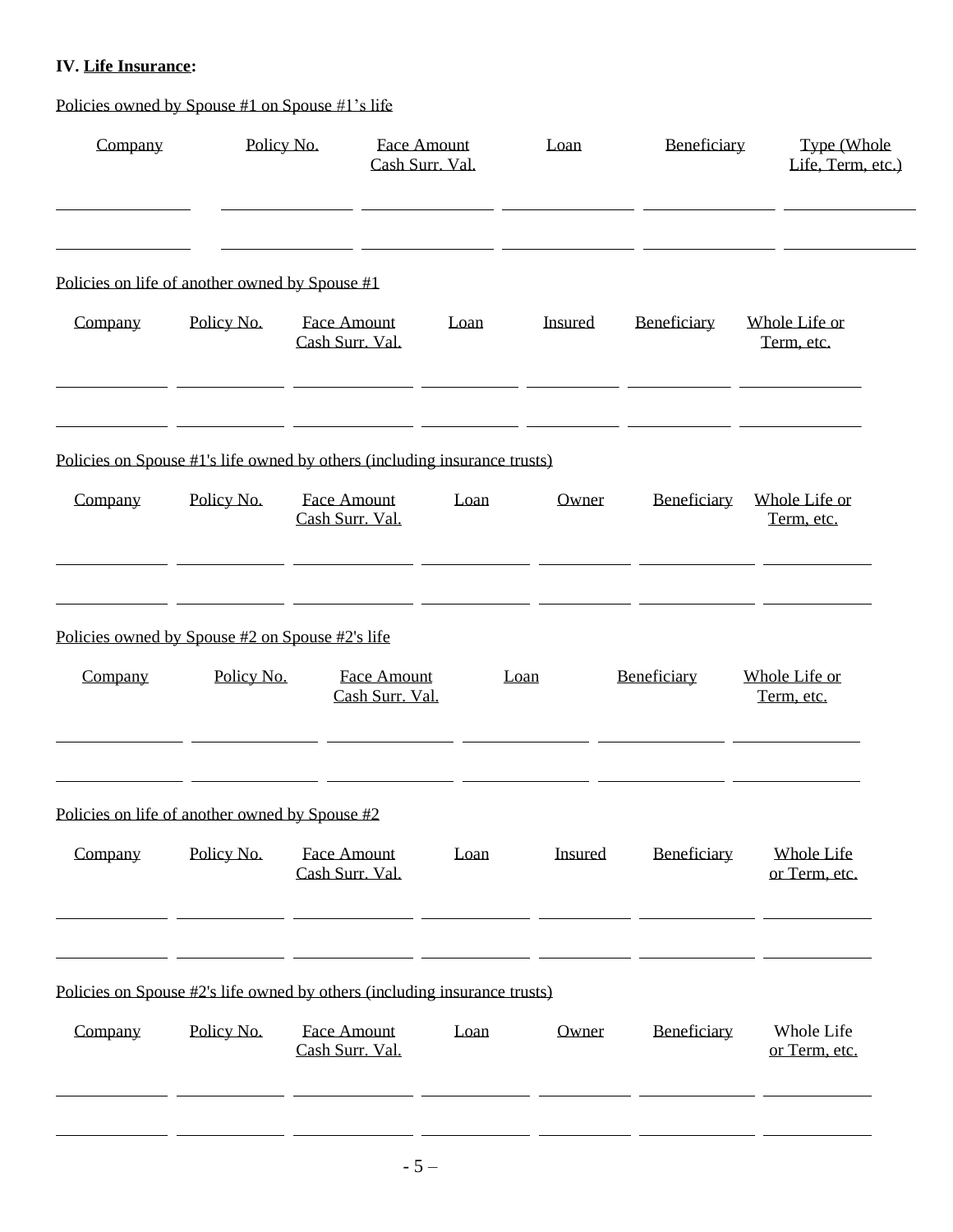# **V. Trusts and Gifts:** Please enclose a copy of trust instrument with this questionnaire.

| Trusts created by others for either client's benefit:                                                                                                                                                                                |                     |                 |                      |        |
|--------------------------------------------------------------------------------------------------------------------------------------------------------------------------------------------------------------------------------------|---------------------|-----------------|----------------------|--------|
| Created by                                                                                                                                                                                                                           | <b>Year Created</b> | <b>Trustee</b>  | <b>Your Interest</b> | Value  |
|                                                                                                                                                                                                                                      |                     |                 |                      |        |
| Trusts created by either client:                                                                                                                                                                                                     |                     |                 |                      |        |
| <b>Year Created</b>                                                                                                                                                                                                                  | <b>Trustee</b>      |                 | Beneficiary          | Value  |
| Prior gifts of more than the annual exclusion amount per recipient per calendar year by either client:                                                                                                                               |                     |                 |                      |        |
| Year Given                                                                                                                                                                                                                           |                     | By Whom/To Whom |                      | Amount |
| Have gift tax returns ever been filed?                                                                                                                                                                                               |                     |                 |                      |        |
| VI. Location of Documents and Other Information:                                                                                                                                                                                     |                     |                 |                      |        |
| Current Will and Codicil:                                                                                                                                                                                                            |                     |                 |                      |        |
| Revocable Living Trust:                                                                                                                                                                                                              |                     |                 |                      |        |
|                                                                                                                                                                                                                                      |                     |                 |                      |        |
|                                                                                                                                                                                                                                      |                     |                 |                      |        |
| General, Limited, Financial Power of Attorney ___________________________________                                                                                                                                                    |                     |                 |                      |        |
|                                                                                                                                                                                                                                      |                     |                 |                      |        |
|                                                                                                                                                                                                                                      |                     |                 |                      |        |
| Gift tax returns*                                                                                                                                                                                                                    |                     |                 |                      |        |
|                                                                                                                                                                                                                                      |                     |                 |                      |        |
|                                                                                                                                                                                                                                      |                     |                 |                      |        |
|                                                                                                                                                                                                                                      |                     |                 |                      |        |
|                                                                                                                                                                                                                                      |                     |                 |                      |        |
|                                                                                                                                                                                                                                      |                     |                 |                      |        |
|                                                                                                                                                                                                                                      |                     |                 |                      |        |
| Deeds <sup>*</sup>                                                                                                                                                                                                                   |                     |                 |                      |        |
|                                                                                                                                                                                                                                      |                     |                 |                      |        |
|                                                                                                                                                                                                                                      |                     |                 |                      |        |
| Business Records <u>and the community of the contract of the contract of the contract of the contract of the contract of the contract of the contract of the contract of the contract of the contract of the contract of the con</u> |                     |                 |                      |        |
|                                                                                                                                                                                                                                      |                     |                 |                      |        |
|                                                                                                                                                                                                                                      |                     |                 |                      |        |

\* Please enclose a copy with this questionnaire (most recent Form 1040).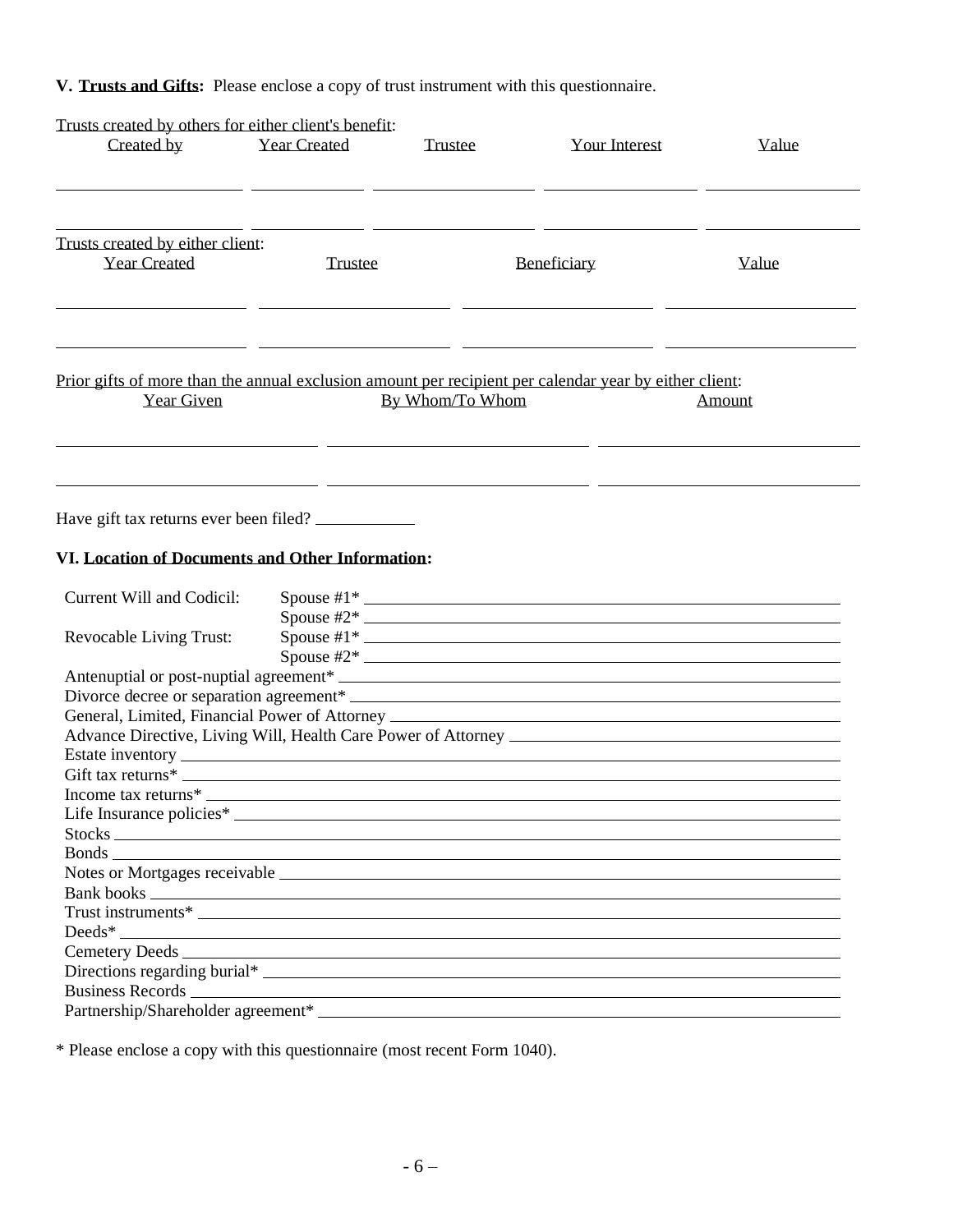### **VII. Pre-conference Questionnaire:**

- A. Please review your existing Will/Revocable Living Trust and note which provisions may still apply and which should be changed.
- B. Please bring to the conference a copy of any trust documents in which you are involved either as creator, beneficiary or trustee.
- C. If you hold a power of appointment from a will or trust, or you have released any power of appointment, please bring copies of the documents to the conference. If you are named as a Trustee under someone else's will or trust and have the right to designate your successor, please note the name and address of the individual you want to name as your successor.
- D. Please note whether you wish to make any bequests of specific property to anyone in your Will or Revocable Living Trust.
- E. Please note whether you wish to make any bequests to charities in your Will or Revocable Living Trust.
- F. Please indicate if you will be receiving an inheritance in the future from a family member or other source.
- G. Please provide any specific burial/cremation instructions, including the location of any cemetery lot(s) to be used at your death.
- H. If you have minor children, who should be given the responsibility of raising them if both parents should die before the children reach age 18 (i.e., their guardians)?

### SPOUSE #1

- I. Who would you choose to probate your Will or administer your Revocable Living Trust, collect and administer your assets and distribute your estate to your beneficiaries (i.e., your executor/personal representative)?
- J. Who would you choose to manage your assets, make investment decisions and determine how distributions from any trust which your Will or Revocable Living trust may create are to be made to the beneficiaries (i.e., your trustee)?
- K. Under Maryland law, a person may appoint an agent to act during his or her lifetime regardless of mental condition to handle his or her financial matters. As a result, the appointment of an agent prior to a disability can avoid the costly procedure of establishing a guardianship, as well as permit the agent to act for the person in his or her absence. If you wish to execute a Power of Attorney, who do you want to name as your agent and successor agent? Please supply address and phone numbers (home, work, and cell), and email address for the named individuals.